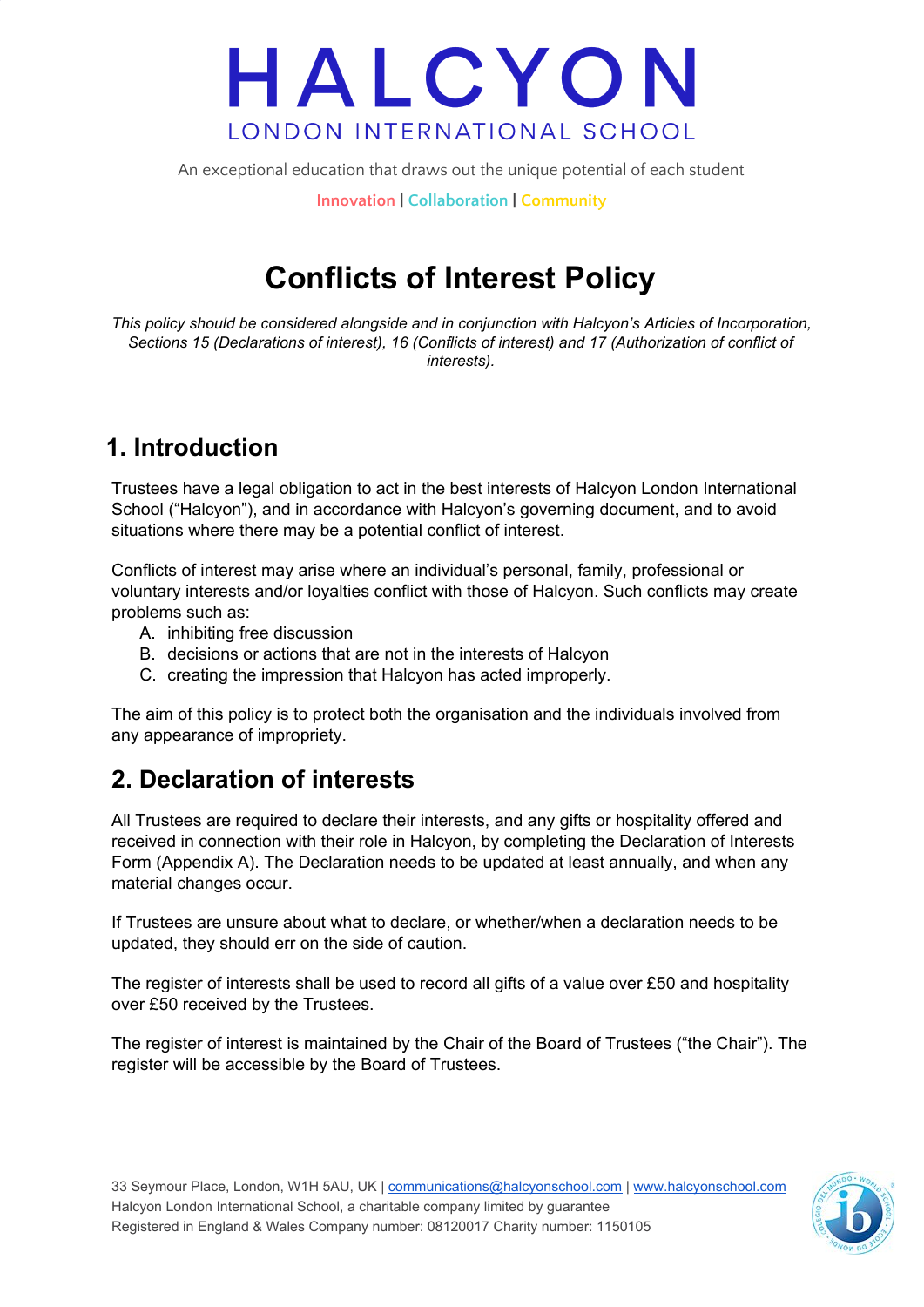

An exceptional education that draws out the unique potential of each student

**Innovation | Collaboration | Community**

In addition to the register, each Trustee meeting incorporates a standard agenda item at the beginning of each meeting to allow Trustees to declare any actual or potential conflicts of interest.

### **3. Data protection**

All information provided by Trustees will be processed in accordance with data protection legislation as set out in the General Data Protection Regulations 2018 (regulation (EU) 2016/679).

Data will be processed only to ensure that Trustees act in the best interests of Halcyon. The information provided will not be used for any other purpose.

#### **4. Guidance for Trustees who believe they face a conflict of interest**

If a Trustee believes s/he has a perceived or real conflict of interest s/he should:

- A. declare the interest at the earliest opportunity
- B. withdraw from discussions and decisions relating to the conflict.

The Chair should take special care to ensure that minutes or other documents relating to the item presenting a conflict are appropriately redacted for the person facing the conflict. A balance needs to be made to ensure that the person still receives sufficient information about the activities of the charity generally without disclosing such sensitive information that could place the individual in an untenable position.

If a Trustee is a user of Halcyon's services, or the carer of someone who uses Halcyon's services, s/he should not be involved in decisions that directly affect the service that they, or the person they care for, receive(s). The Trustee should declare her/his interest at the earliest opportunity and withdraw from any subsequent discussion, unless expressly invited to remain in order to provide information. In this case, s/he may not participate in, or influence, the decision or any vote on the matter. The Trustee will not be counted in the quorum for that part of the meeting and must withdraw from the meeting during any vote on the conflicted item.

There are situations where a Trustee may participate in discussions from which s/he could indirectly benefit, for example where the benefits are universal to all users, or where their benefit is minimal. This action will be agreed by the Chair and minuted accordingly. With

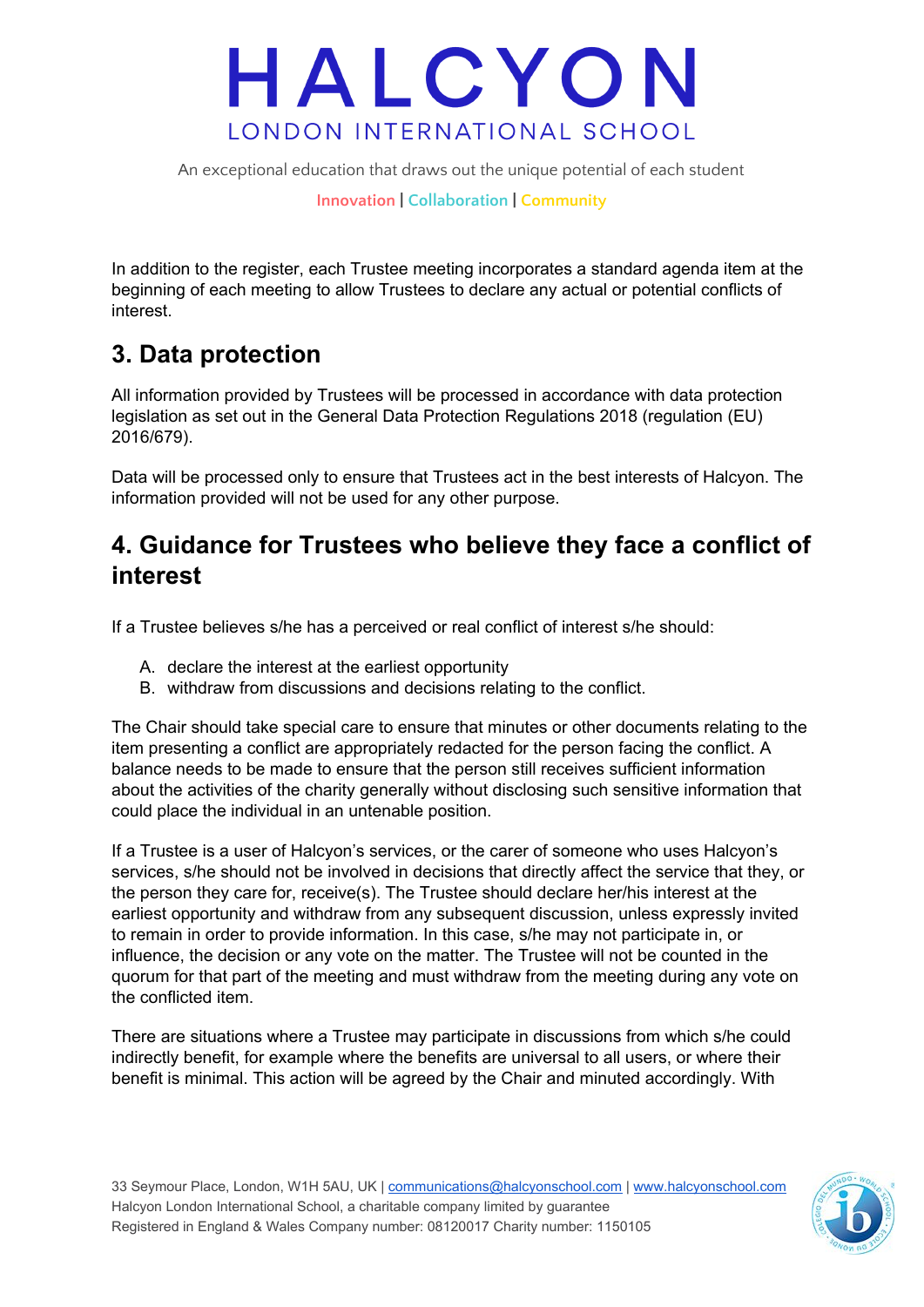An exceptional education that draws out the unique potential of each student

**Innovation | Collaboration | Community**

reference to Trustees who have children who attend the school, the same considerations apply and specifically the following:

- C. The Director and the Chair will inform the parent that they should not be making decisions with regard to their own child(ren) and must make sure that the parent/student is treated the same as all other parents/students according to all school policies.
- D. The parent Trustee may be involved in decisions regarding a group of students that include their child(ren) as long as they are made objectively, are in the best interests of Halcyon, and without special consideration for the child's or family's particular circumstances, interests and characteristics. (If they are, it is the Director's responsibility to inform the Chair who will take action with regard to the Trustee).

If a Trustee fails to declare an interest that is known to the Chair, the Chair will declare that interest.

#### **5. Decisions taken where a Trustee has an interest**

In the event of the Board having to decide upon a question in which a Trustee has an interest, all decisions will be made by vote, with a simple majority required. A quorum must be present for the discussion and decision; interested parties will not be counted when deciding whether the meeting is quorate. Interested Board members may not vote on matters affecting their own interests. All decisions under a conflict of interest will be recorded by the Chair and reported in the minutes of the meeting.

The report will record:

- A. the nature and extent of the conflict
- B. an outline of the discussion
- C. the actions taken to manage the conflict.

Where a Trustee benefits from the decision, this will be reported in the annual report and accounts in accordance with the current Charities SORP. All payments or benefits in kind to Trustees will be reported in the charity's accounts and annual report, with amounts for each Trustee listed for the year in question.

Where a member of Halcyon's staff are connected to a party involved in the supply of a service or product to the charity, this information will be fully disclosed in the annual report and accounts.

Independent external moderation will be used where conflicts cannot be resolved through the usual procedures.

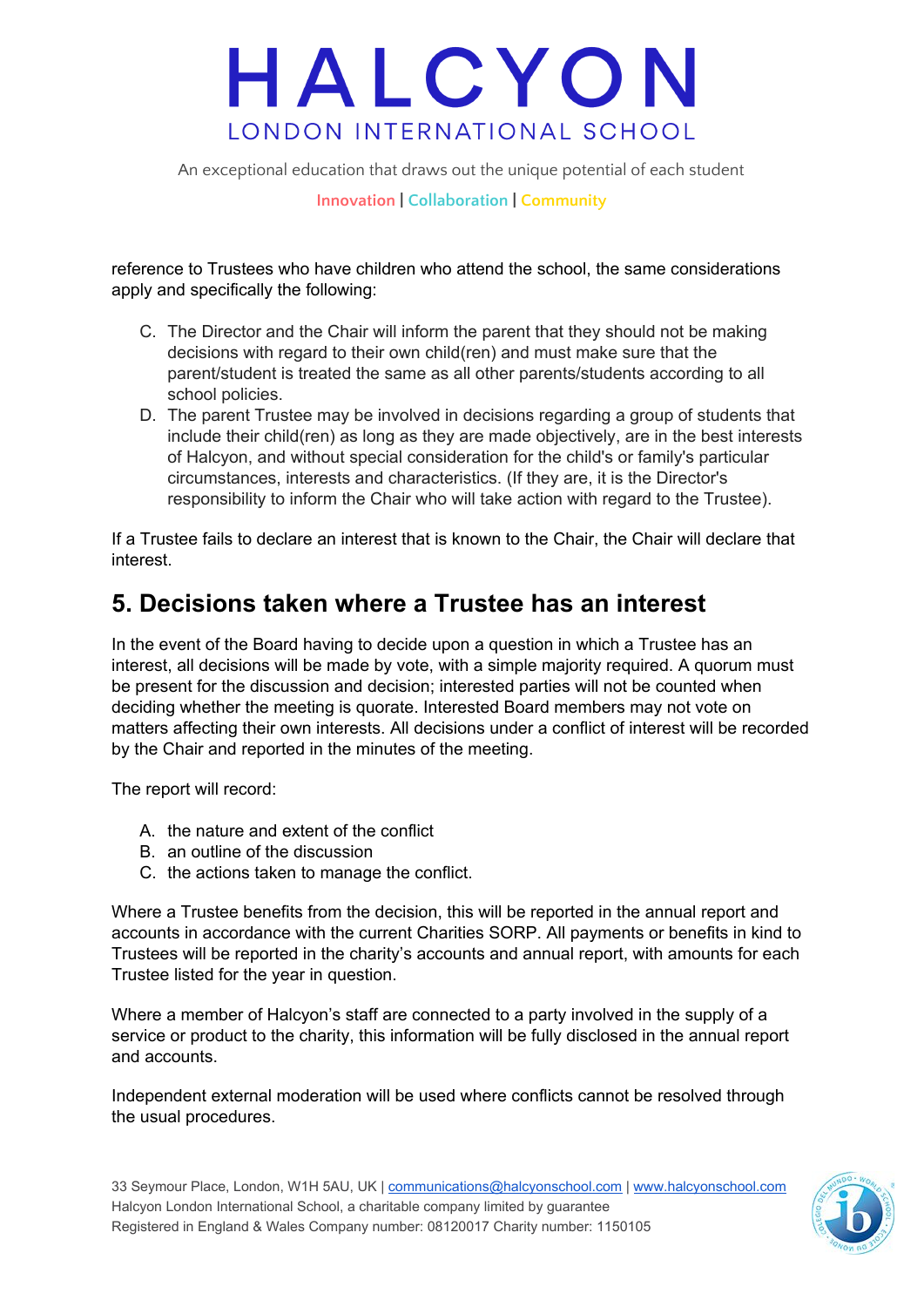An exceptional education that draws out the unique potential of each student

**Innovation | Collaboration | Community**

### **6. Managing contracts**

If a Trustee or member of staff has a conflict of interest, s/he must not be involved in managing or monitoring a contract in which s/he has an interest. Monitoring arrangements for such contracts will include provisions for an independent challenge of bills and invoices, and termination of the contract if the relationship is unsatisfactory.

*Approved by Board of Trustees, July 2019*

*This policy will be reviewed in accordance with the curriculum review cycle, or more regularly in light of any significant changes in statutory requirements and legislation.*

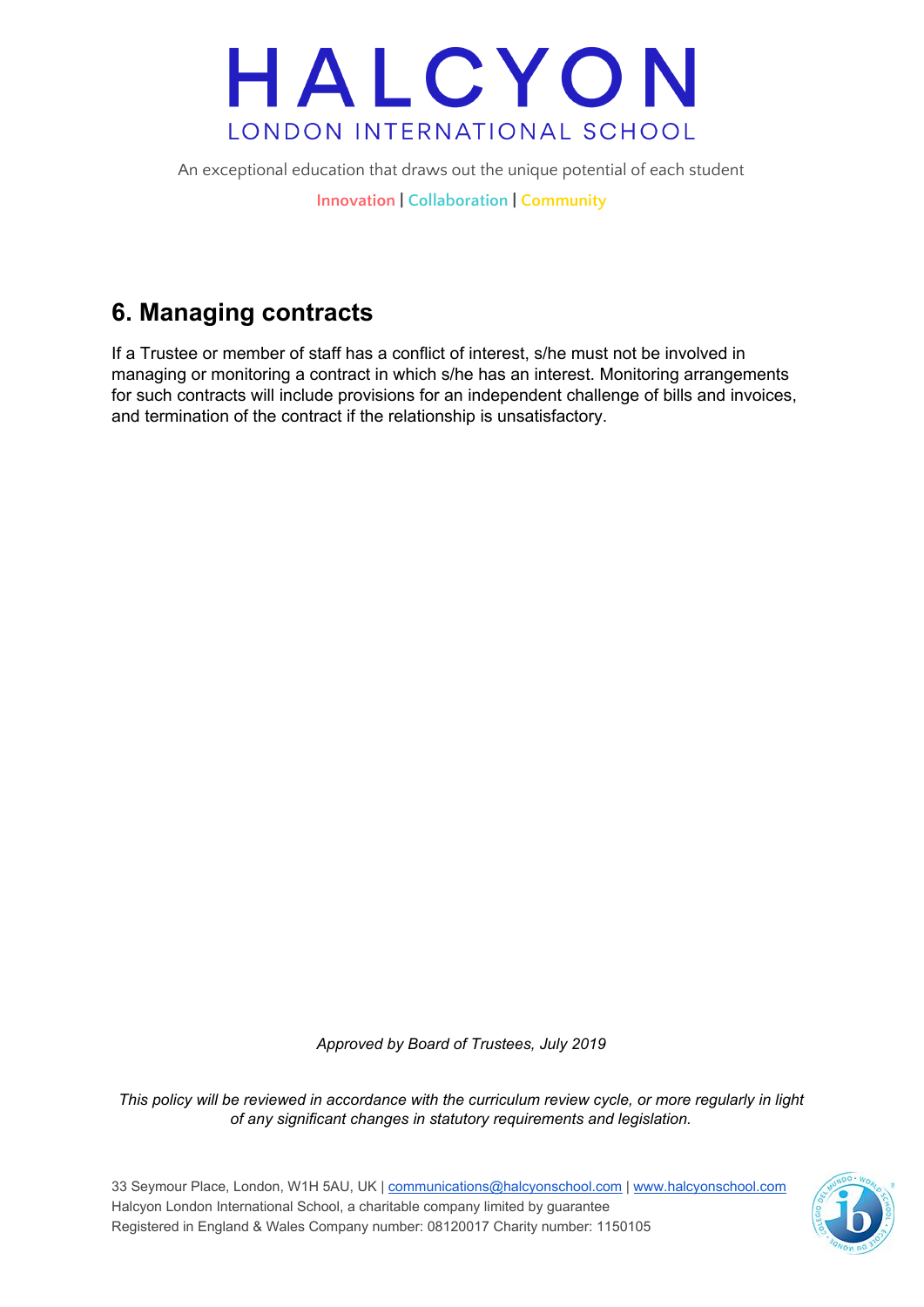An exceptional education that draws out the unique potential of each student

**Innovation | Collaboration | Community**

#### **Appendix A: Declaration of Interests Form 2018/2019**

I …………………………..as Trustee of Halcyon London International School have set out below my interests in accordance with the organisation's conflicts of interest policy.

| Category                                                                                                                         | Please give details of the interest and<br>whether it applies to yourself or, where<br>appropriate, a member of your<br>immediate family, connected persons<br>or some other close personal<br>connection |
|----------------------------------------------------------------------------------------------------------------------------------|-----------------------------------------------------------------------------------------------------------------------------------------------------------------------------------------------------------|
| Current employment and any previous<br>employment in which you continue to have a<br>financial interest.                         |                                                                                                                                                                                                           |
| Appointments (voluntary or otherwise) eg:<br>trusteeships, directorships, local authority<br>membership, tribunals, etc.         |                                                                                                                                                                                                           |
| Membership of any professional bodies,<br>special interest groups or mutual support<br>organisations.                            |                                                                                                                                                                                                           |
| Investments in unlisted companies,<br>partnerships and other forms of business,<br>major shareholdings and beneficial interests. |                                                                                                                                                                                                           |
| Gifts or hospitality offered to you by external<br>bodies and whether this was declined or<br>accepted in the last 12 months.    |                                                                                                                                                                                                           |
| Do you use, or care for a user, of the<br>organisation's services?                                                               |                                                                                                                                                                                                           |
| Any contractual relationship with the charity or<br>its subsidiary.                                                              |                                                                                                                                                                                                           |
| Any other conflicts that are not covered by the<br>above.                                                                        |                                                                                                                                                                                                           |